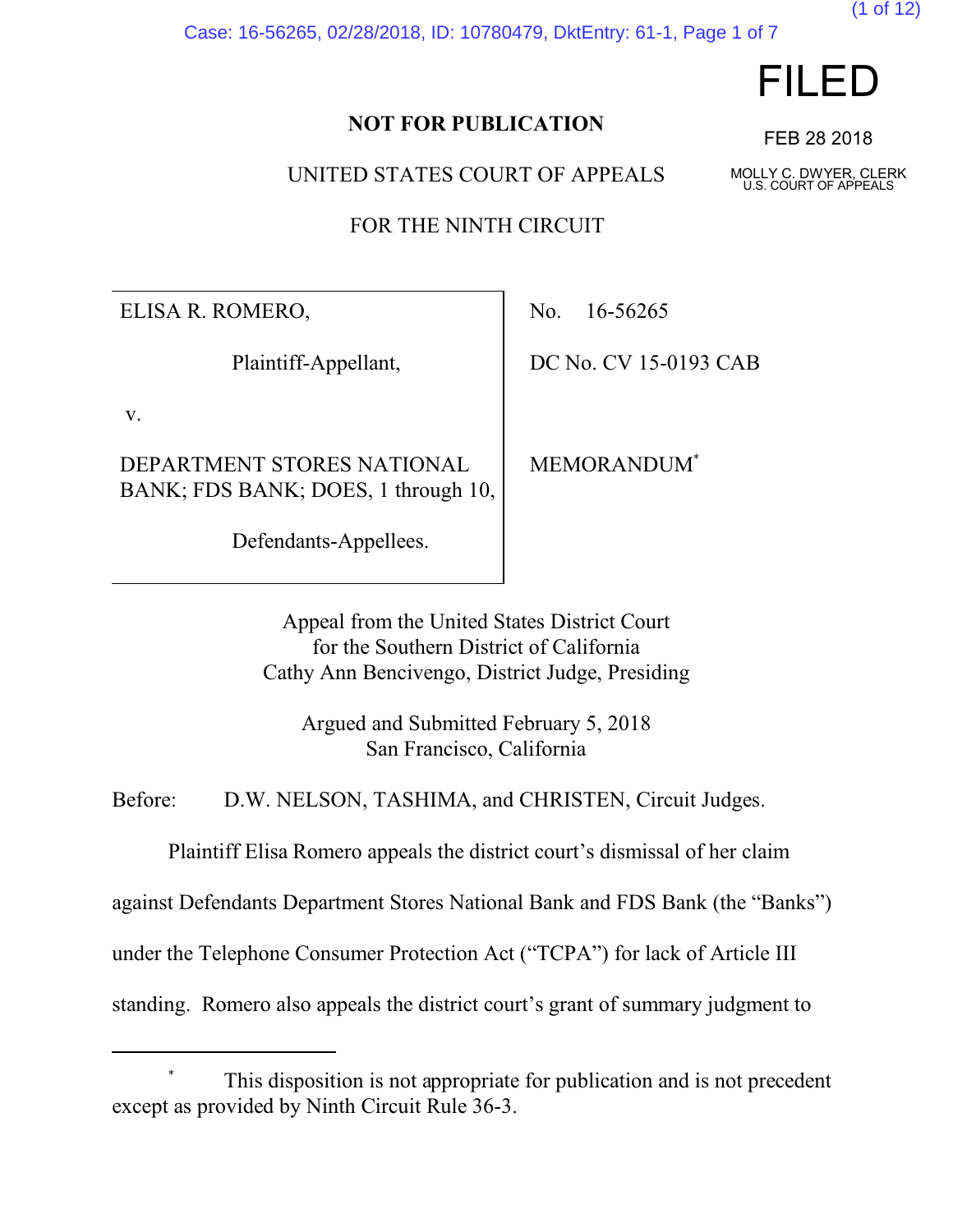the Banks on her claim under California's Rosenthal Fair Debt Collection Practices Act ("the Rosenthal Act") and her common law claim for intrusion upon seclusion. Romero's claims arise out of nearly three hundred autodialed calls the Banks placed to Romero's cell phone regarding a debt that Romero concedes she owed. Romero does not dispute that she provided the Banks her cell phone number; she seeks compensation for calls made after July 2014, when she alleges that she first asked the Banks to stop calling.

We review questions of standing de novo. *Preminger v. Peake*, 552 F.3d 757, 762 n.3 (9th Cir. 2008). We also review a grant of summary judgment de novo. *Oswalt v. Resolute Indus., Inc.*, 642 F.3d 856, 859 (9th Cir. 2011). We have jurisdiction under 28 U.S.C. § 1291, and we reverse and remand.

**1.** The district court erred in concluding that Romero lacked standing under Article III to bring a TCPA claim. The district court did not have the benefit of *Van Patten v. Vertical Fitness Group, LLC*, 847 F.3d 1037 (9th Cir. 2017), in which we held that "a violation of the TCPA is a concrete, *de facto* injury." *Id.* at 1043. Romero has shown that this concrete harm is fairly traceable to the Banks' challenged conduct. *See Lujan v. Defs. of Wildlife*, 504 U.S. 555, 560–61 (1992). We reject the Banks' attempt to inject a subject matter nexus requirement into the standing analysis. *See Bd. of Nat. Res. of State of Wash. v. Brown*, 992 F.2d 937,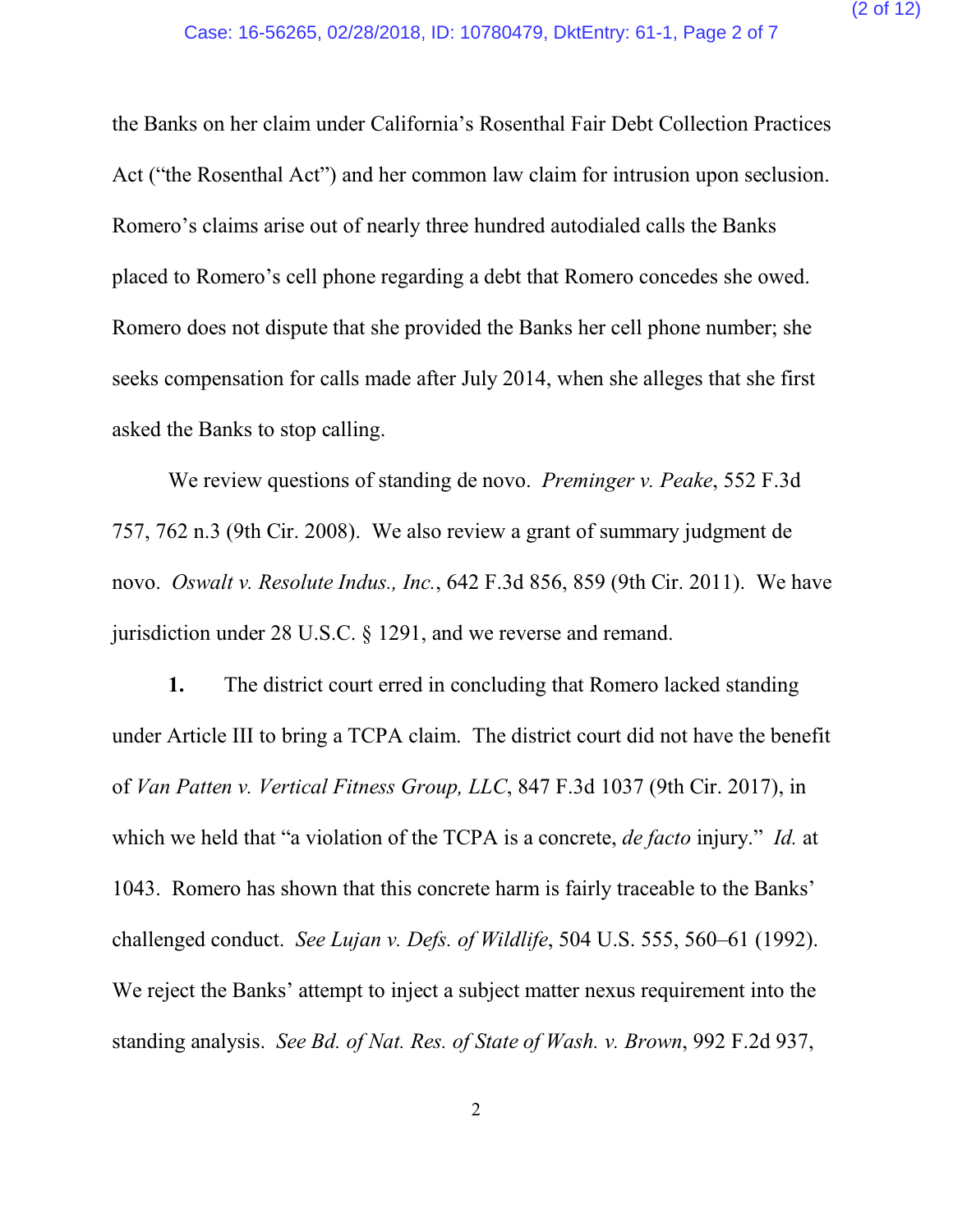945 (9th Cir. 1993) (citing *Duke Power Co. v. Carolina Envtl. Study Grp., Inc.*, 438 U.S. 59, 77–79 (1978)).

We also reject the Banks' attempt to distinguish *Van Patten*. The TCPA is not limited to telemarketing calls; Congress recognized unsolicited contact as a concrete harm regardless of caller or content, and this harm is similar in kind to harm that has traditionally been redressable by courts. *See Van Patten*, 847 F.3d at 1042–43 (citing Telephone Consumer Protection Act of 1991, Pub. L. 102–243, § 2, ¶¶ 10, 12, 105 Stat. 2394 (1991) and Restatement (Second) of Torts § 652B (Am. Law. Inst. 1977)). Thus, "[a] plaintiff alleging a violation under the TCPA 'need not allege any *additional* harm beyond the one Congress has identified.'" *Id.* at 1043 (quoting *Spokeo, Inc. v. Robins*, 136 S. Ct. 1540, 1549 (2016)). Disputes regarding whether Romero gave prior express consent to receive calls from the Banks or revoked that consent go to the merits of her TCPA claim, not to her standing. *See Van Patten*, 847 F.3d at 1043–48.

**2.** The district court erred in granting summary judgment to the Banks on the basis of a defense under the Rosenthal Act. This provision states in full:

A debt collector shall have no civil liability under this title if, within 15 days either after discovering a violation which is able to be cured, or after the receipt of a written notice of such violation, the debt collector notifies the debtor of the violation, and makes whatever

3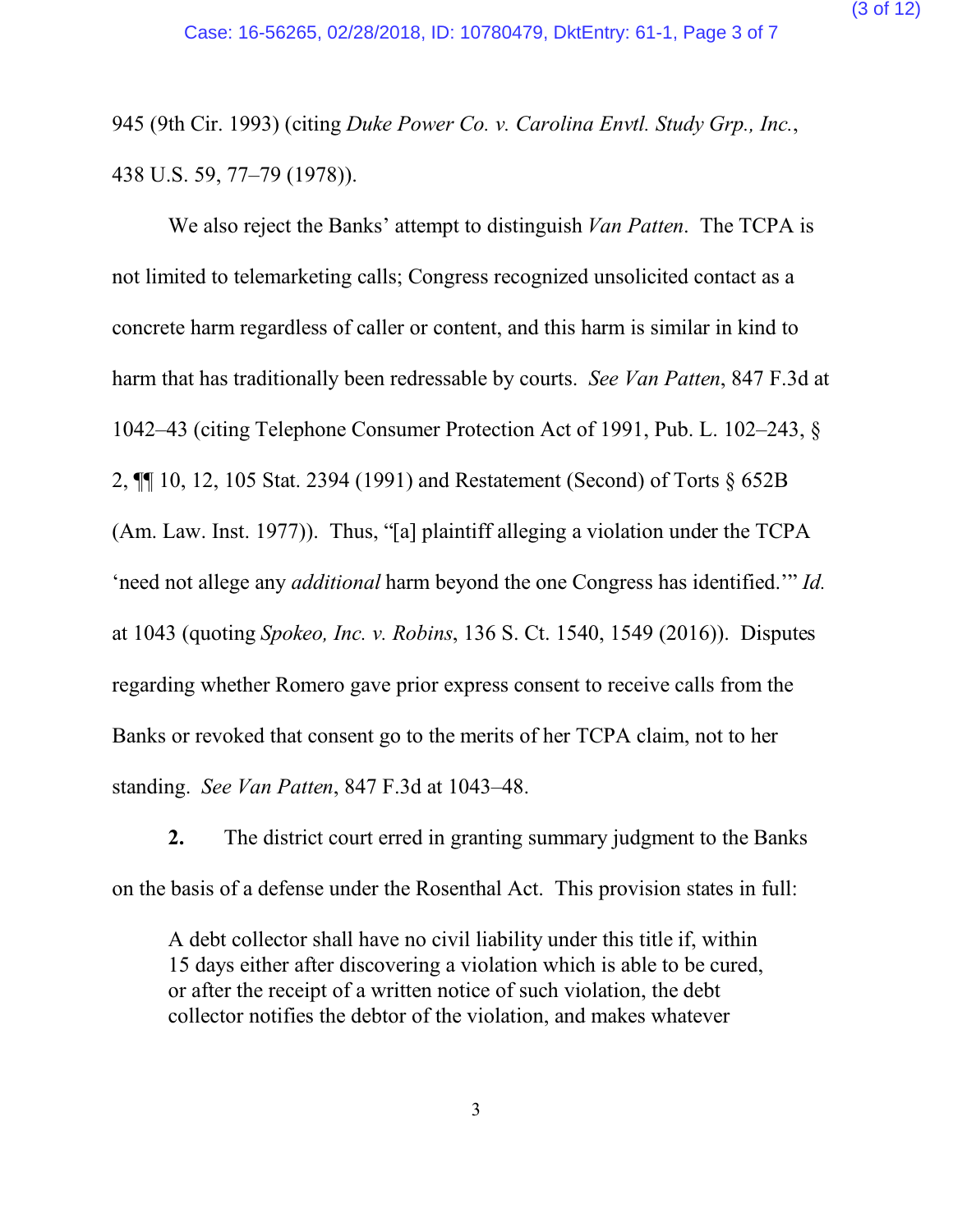(4 of 12)

adjustments or corrections are necessary to cure the violation with respect to the debtor.

Cal. Civ. Code  $\S 1788.30(d).$ <sup>1</sup>

The Rosenthal Act is remedial, *see* Cal. Civ. Code § 1788.1, and so it is construed broadly to protect consumers, *see People ex rel. Lungren v. Superior Court*, 926 P.2d 1042, 1055 (Cal. 1996). With this in mind, the plain meaning of § 1788.30(d) comports with Romero's interpretation that the defense does not apply if the creditor cannot undo the harm to a debtor that its violation has already caused. Note that § 1788.30(d) applies only to "a violation which is able to be cured." The Banks' contrary interpretation would undermine the remedial goals of the Rosenthal Act.

That California would require a creditor to return a debtor to the position she was in before the Rosenthal Act violation in order to "cure" that violation finds support in other contexts, where future compliance is an insufficient "cure" if the ill effects of a violation have not been or cannot be remedied. *See Physicians Comm. for Responsible Med. v. Applebee's Int'l, Inc.*, 168 Cal. Rptr. 3d 334, 346–47 (Ct. App. 2014) (discussing Cal. Health & Safety Code § 25249.7(d)(1));

Romero's argument that this defense is no longer available is foreclosed by *Afewerki v. Anaya Law Group*, 868 F.3d 771, 778–79 (9th Cir. 2017).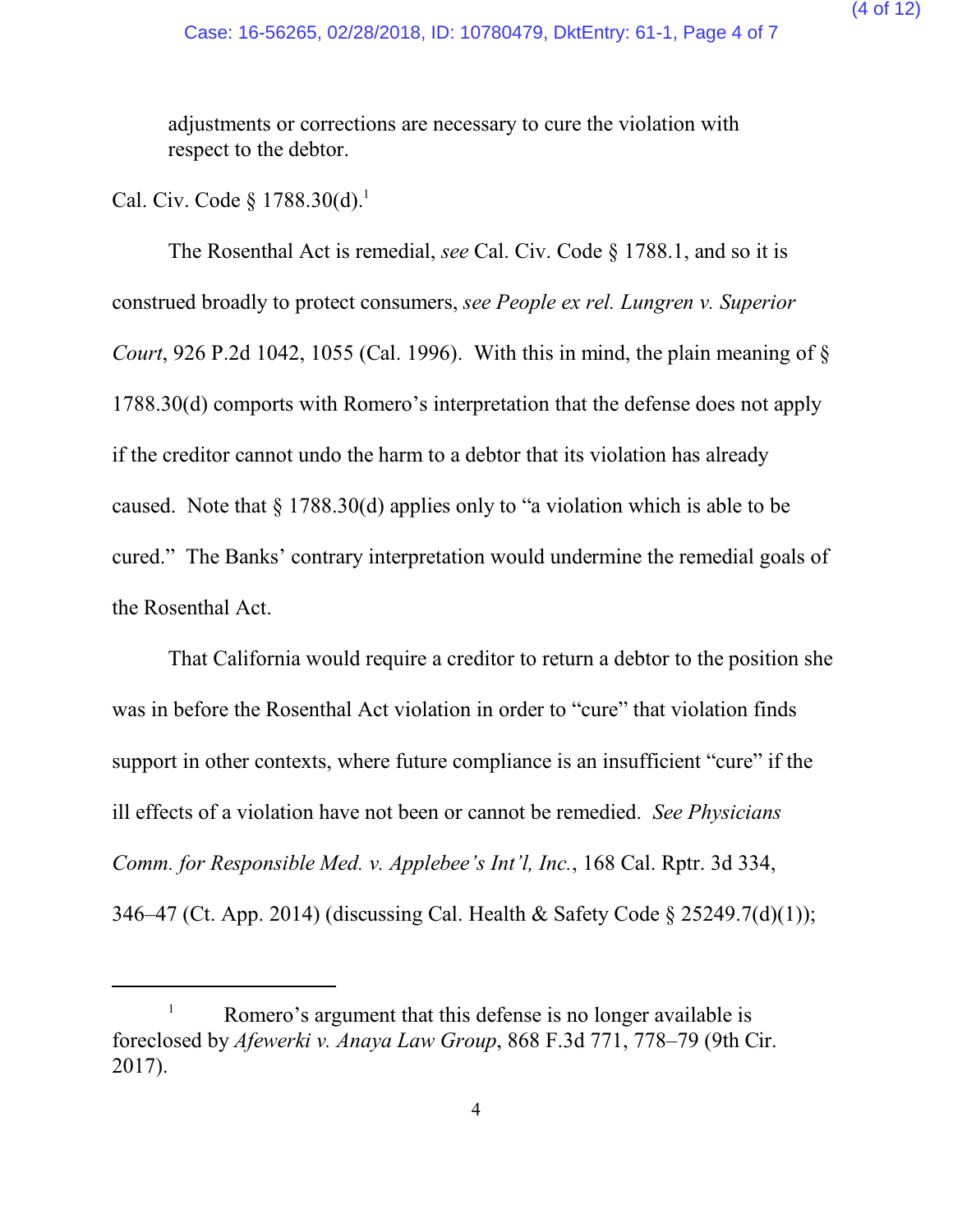*Page v. MiraCosta Cmty. Coll. Dist.*, 102 Cal. Rptr. 3d 902, 929–30 (Ct. App. 2009) (discussing Cal. Gov't Code § 54960.1(c)(2), (e)); *People v. Franco*, 228 Cal. Rptr. 527, 530 (Ct. App. 1986) (discussing Cal. Penal Code § 844). Because the Banks' violation here is the type that has allegedly caused harm like interruption of Romero's solitude, which cannot be cured merely by ceasing calls going forward, the district court erred in granting judgment for the Banks on this claim on the basis of the mere assertion of the defense.

**3.** The district court erred in granting summary judgment to the Banks on Romero's claim for intrusion upon seclusion. On this claim, Romero must prove: "(1) intrusion into a private place, conversation or matter, (2) in a manner highly offensive to a reasonable person." *Shulman v. Grp. W Prods., Inc.*, 955 P.2d 469, 490 (Cal. 1998) (citation omitted).

California adopted this formulation of the intrusion upon seclusion tort from § 652B of the Restatement (Second) of Torts and courts draw heavily upon the Restatement's description of the tort. *See Taus v. Loftus*, 151 P.3d 1185, 1212, 1217 (Cal. 2007). The Restatement recognizes that telephone calls demanding payment of a debt may give rise to liability when they are "repeated with such persistence and frequency as to amount to a course of hounding the plaintiff." Restatement (Second) of Torts § 652B cmt. d (Am. Law. Inst. 1977). A creditor's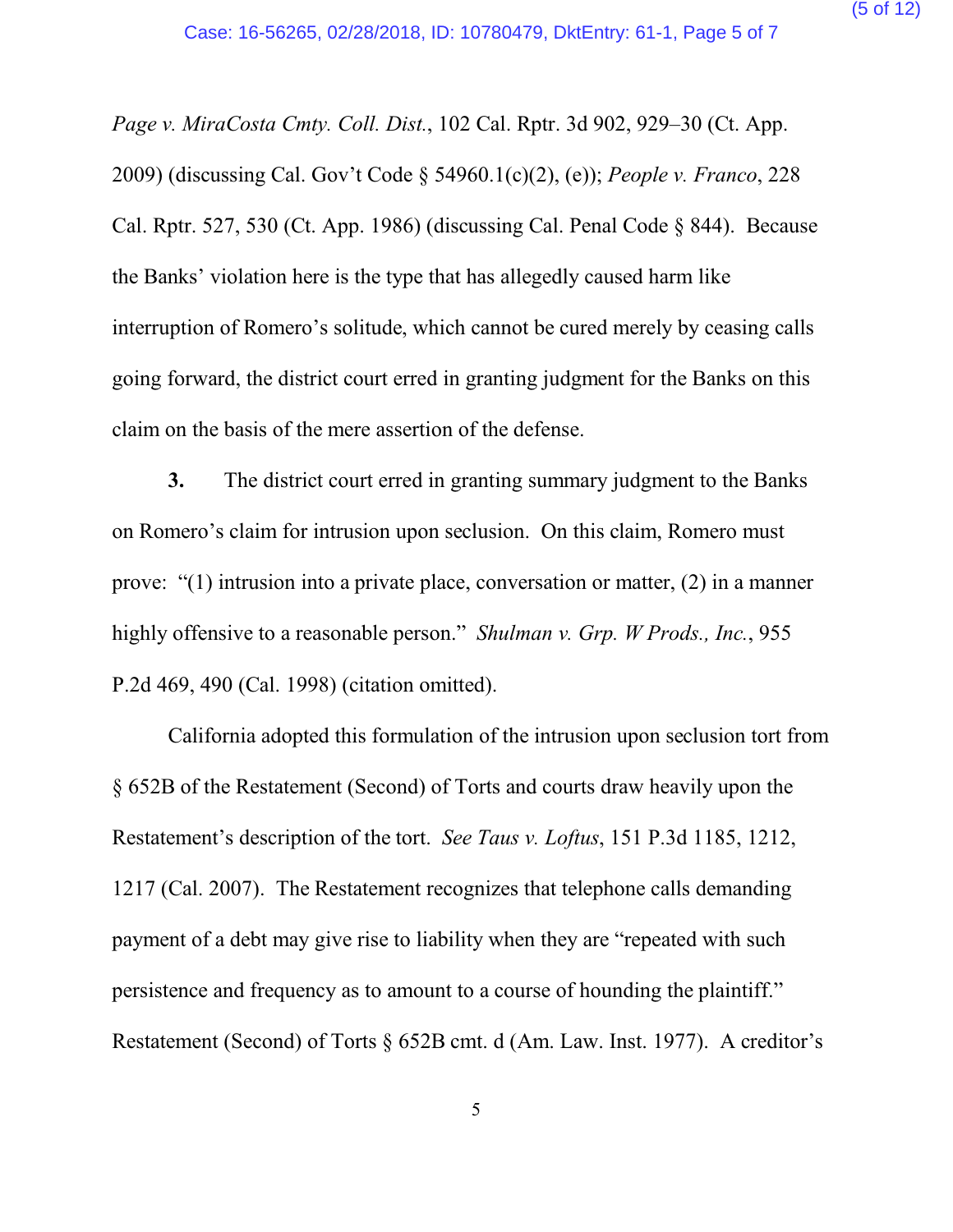voluminous calls, even if unanswered, can also warrant civil penalties, suggesting that the California legislature and other reasonable people could consider such conduct highly offensive. *See* Cal. Civ. Code § 1788.11(d); *cf. Komarova v. Nat'l Credit Acceptance, Inc.*, 95 Cal. Rptr. 3d 880, 896 (Ct. App. 2009) (citing Cal. Civ. Code § 1788.11(e)).

When considering the evidence here in the light most favorable to Romero, a reasonable jury could conclude that the Banks' nearly three hundred calls, with multiple calls per day, from numbers Romero was not always able to recognize, which continued after she communicated that she was unable to pay and requested that the calls stop, would be highly offensive to a reasonable person. This is so even though the calls were made by a creditor to a number initially provided by the debtor wherein the content of the calls was not harassing.

The Banks have not shown that California would apply a creditor's qualified privilege to this type of claim, and we decline to do so here on this record. The district court assumed that Romero could meet the first element of her claim regarding intrusion into a private place. We decline the Banks' request to affirm on the alternative ground that Romero cannot meet this fact-intensive element of her claim, as there remain disputed issues that preclude affirming summary judgment on this basis.

6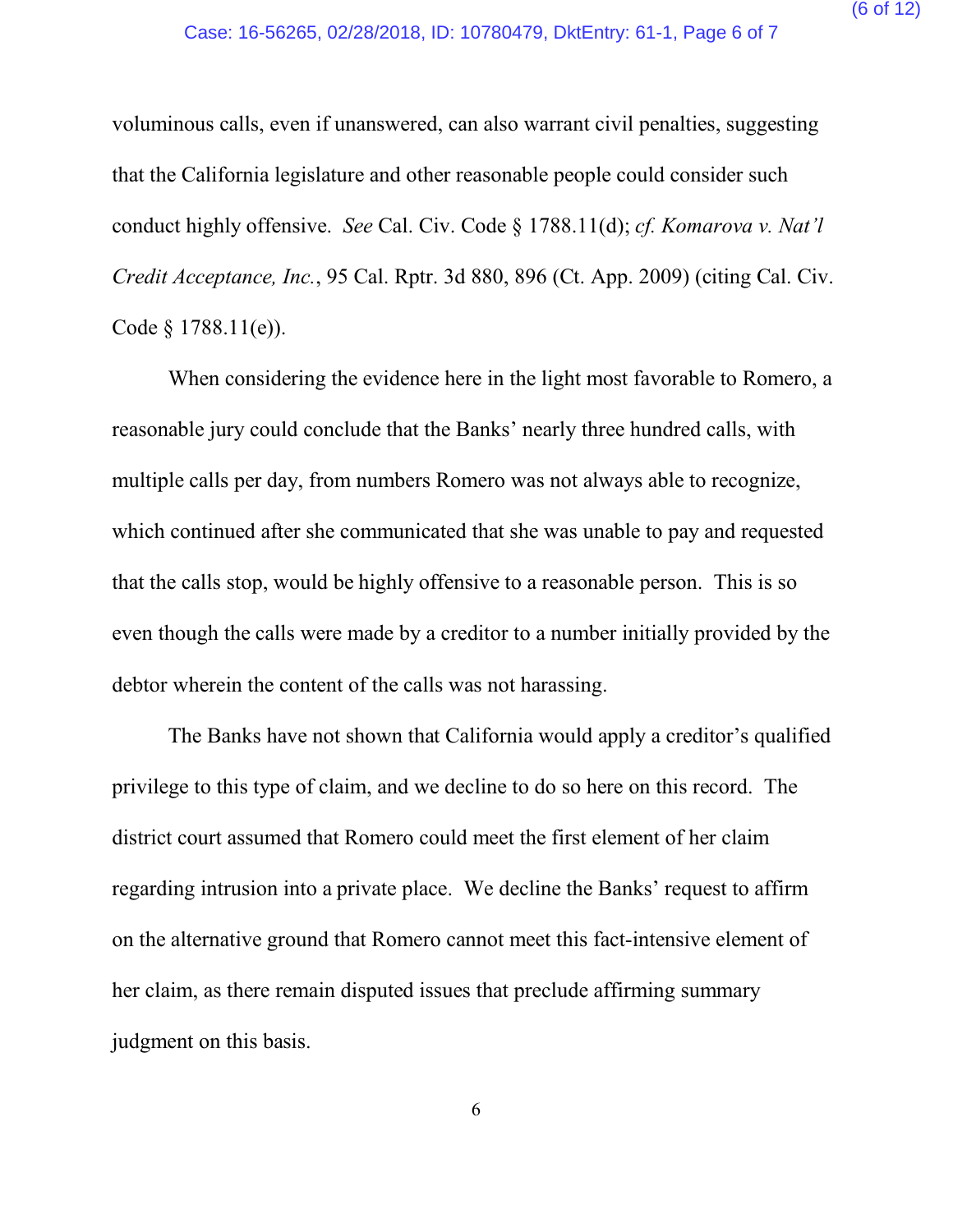Case: 16-56265, 02/28/2018, ID: 10780479, DktEntry: 61-1, Page 7 of 7

# **REVERSED and REMANDED.**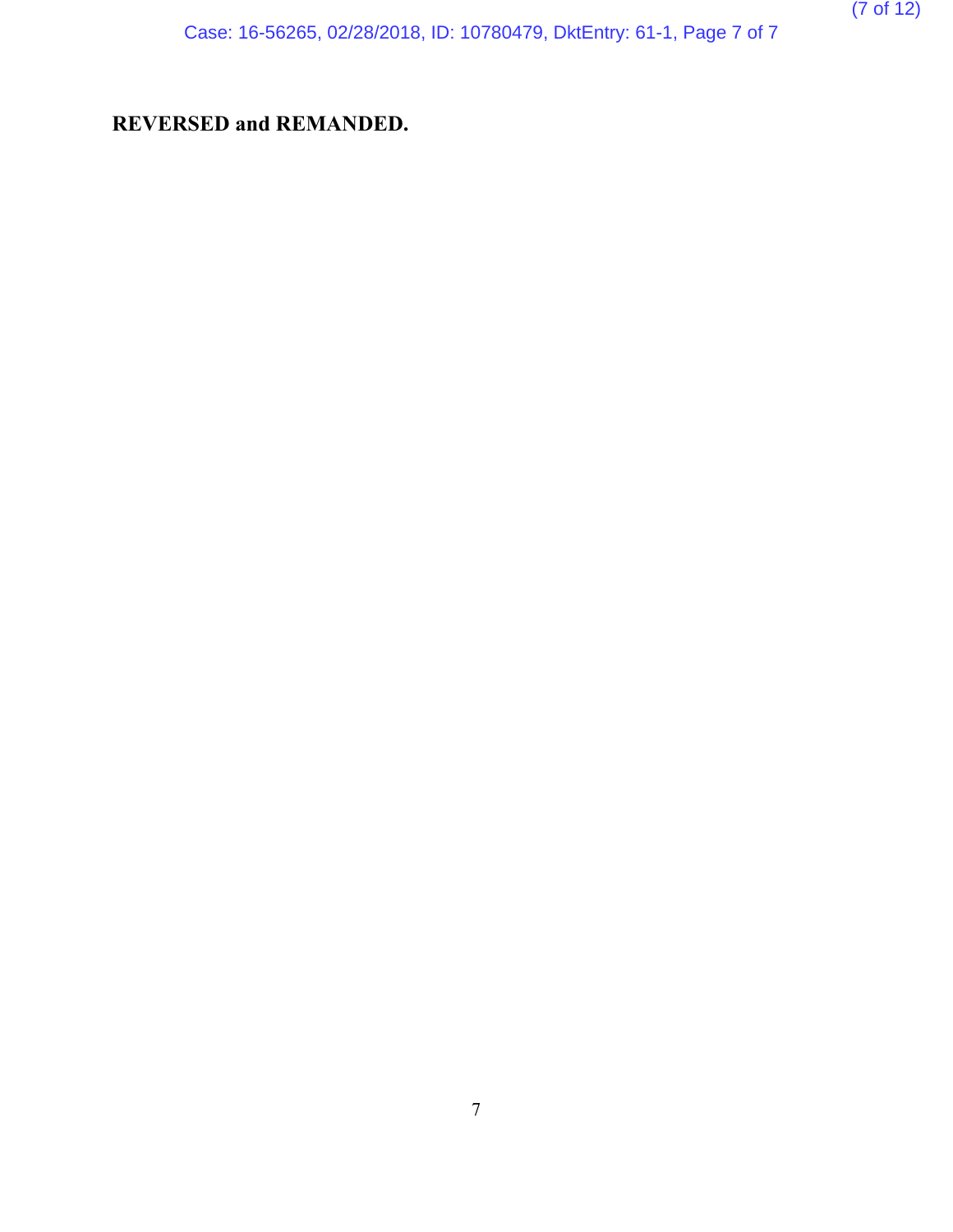### **United States Court of Appeals for the Ninth Circuit**

### **Office of the Clerk**

95 Seventh Street San Francisco, CA 94103

### **Information Regarding Judgment and Post-Judgment Proceedings**

#### **Judgment**

This Court has filed and entered the attached judgment in your case. Fed. R. App. P. 36. Please note the filed date on the attached decision because all of the dates described below run from that date, not from the date you receive this notice.

### **Mandate (Fed. R. App. P. 41; 9th Cir. R. 41-1 & -2)**

The mandate will issue 7 days after the expiration of the time for filing a petition for rehearing or 7 days from the denial of a petition for rehearing, unless the Court directs otherwise. To file a motion to stay the mandate, file it electronically via the appellate ECF system or, if you are a pro se litigant or an attorney with an exemption from using appellate ECF, file one original motion on paper.

### **Petition for Panel Rehearing (Fed. R. App. P. 40; 9th Cir. R. 40-1) Petition for Rehearing En Banc (Fed. R. App. P. 35; 9th Cir. R. 35-1 to -3)**

### **(1) A. Purpose (Panel Rehearing):**

- A party should seek panel rehearing only if one or more of the following grounds exist:
	- ► A material point of fact or law was overlooked in the decision;
	- ► A change in the law occurred after the case was submitted which appears to have been overlooked by the panel; or
	- ► An apparent conflict with another decision of the Court was not addressed in the opinion.
- Do not file a petition for panel rehearing merely to reargue the case.

### **B. Purpose (Rehearing En Banc)**

• A party should seek en banc rehearing only if one or more of the following grounds exist: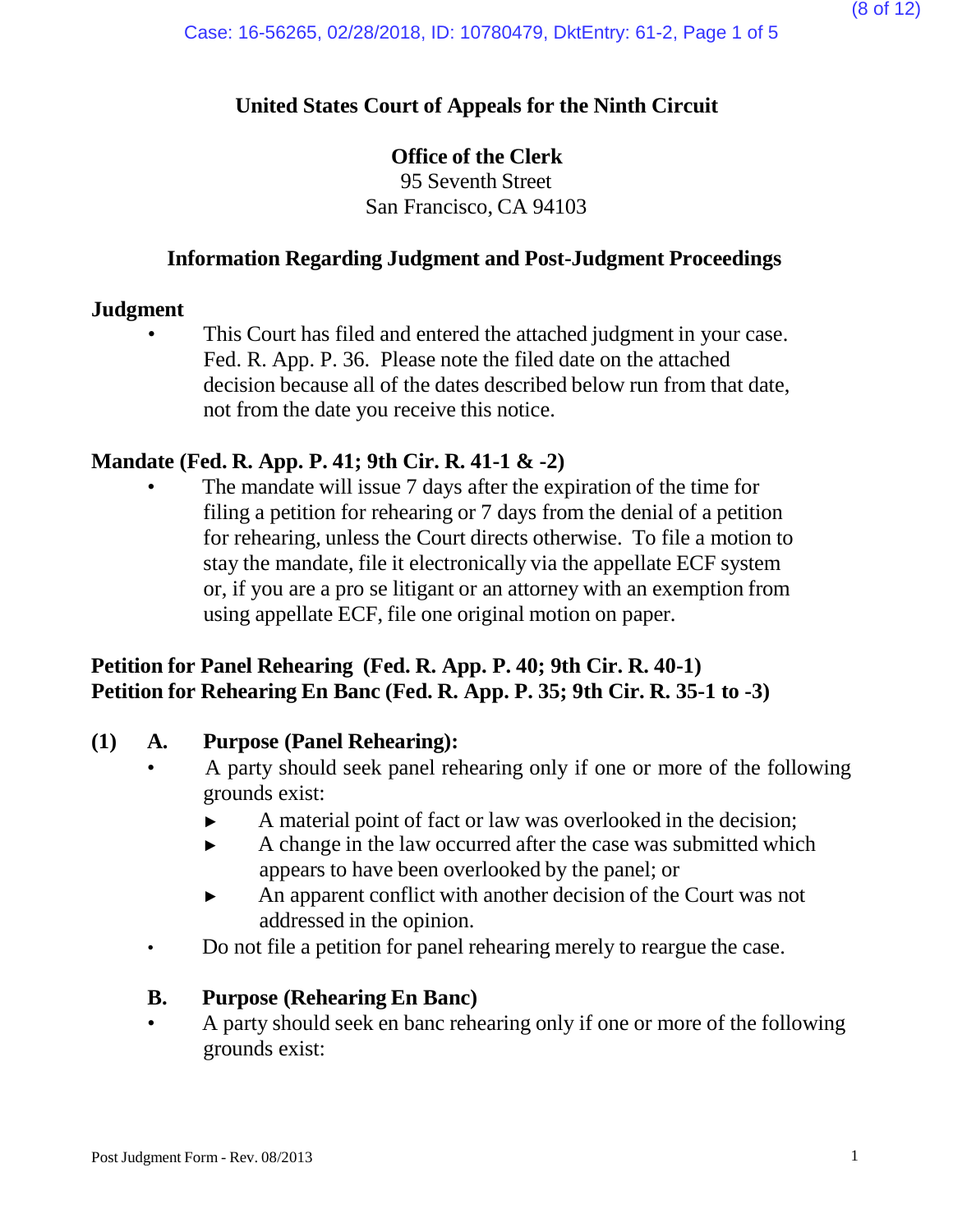- ► Consideration by the full Court is necessary to secure or maintain uniformity of the Court's decisions; or
- The proceeding involves a question of exceptional importance; or
- $\blacktriangleright$  The opinion directly conflicts with an existing opinion by another court of appeals or the Supreme Court and substantially affects a rule of national application in which there is an overriding need for national uniformity.

# **(2) Deadlines for Filing:**

- A petition for rehearing may be filed within 14 days after entry of judgment. Fed. R. App. P. 40(a)(1).
- If the United States or an agency or officer thereof is a party in a civil case, the time for filing a petition for rehearing is 45 days after entry of judgment. Fed. R. App. P. 40(a)(1).
- If the mandate has issued, the petition for rehearing should be accompanied by a motion to recall the mandate.
- *See* Advisory Note to 9th Cir. R. 40-1 (petitions must be received on the due date).
- An order to publish a previously unpublished memorandum disposition extends the time to file a petition for rehearing to 14 days after the date of the order of publication or, in all civil cases in which the United States or an agency or officer thereof is a party, 45 days after the date of the order of publication. 9th Cir. R. 40-2.

# **(3) Statement of Counsel**

• A petition should contain an introduction stating that, in counsel's judgment, one or more of the situations described in the "purpose" section above exist. The points to be raised must be stated clearly.

# **(4) Form & Number of Copies (9th Cir. R. 40-1; Fed. R. App. P. 32(c)(2))**

- The petition shall not exceed 15 pages unless it complies with the alternative length limitations of 4,200 words or 390 lines of text.
- The petition must be accompanied by a copy of the panel's decision being challenged.
- An answer, when ordered by the Court, shall comply with the same length limitations as the petition.
- If a pro se litigant elects to file a form brief pursuant to Circuit Rule 28-1, a petition for panel rehearing or for rehearing en banc need not comply with Fed. R. App. P. 32.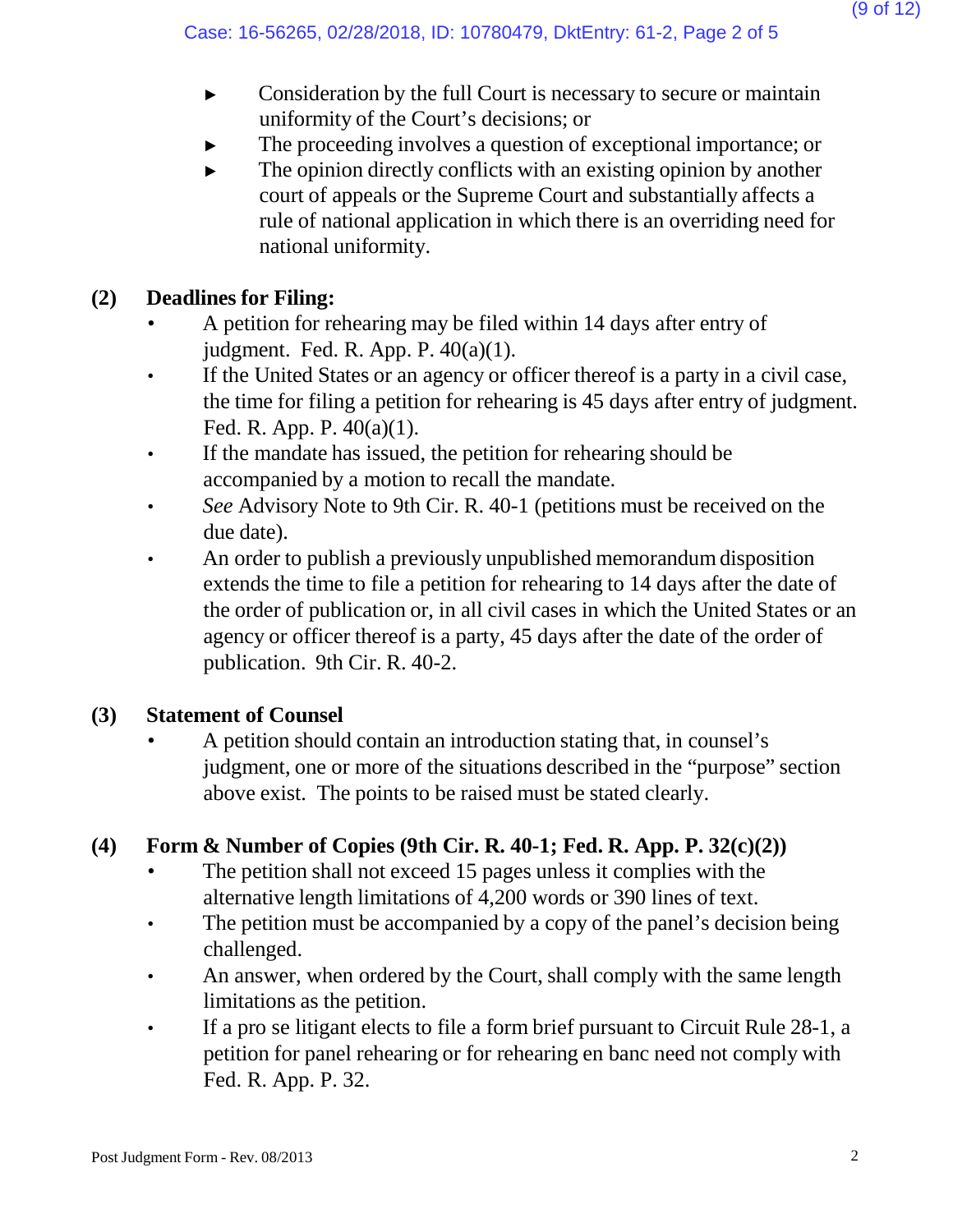Case: 16-56265, 02/28/2018, ID: 10780479, DktEntry: 61-2, Page 3 of 5

- The petition or answer must be accompanied by a Certificate of Compliance found at Form 11, available on our website [at www.ca9.uscourts.gov](http://www.ca9.uscourts.gov/) under *Forms.*
- You may file a petition electronically via the appellate ECF system. No paper copies are required unless the Court orders otherwise. If you are a pro se litigant or an attorney exempted from using the appellate ECF system, file one original petition on paper. No additional paper copies are required unless the Court orders otherwise.

## **Bill of Costs (Fed. R. App. P. 39, 9th Cir. R. 39-1)**

- The Bill of Costs must be filed within 14 days after entry of judgment.
- See Form 10 for addi[t](http://www.ca9.uscourts.gov/)ional information, available on our website at [www.ca9.uscourts.gov](http://www.ca9.uscourts.gov/) under *Forms.*

## **Attorneys Fees**

- Ninth Circuit Rule 39-1 describes the content and due dates for attorneys fees applications.
- All relevant forms are available on our website at [www.ca9.uscourts.gov](http://www.ca9.uscourts.gov/) under *Forms* or by telephoning (415) 355-7806.

# **Petition for a Writ of Certiorari**

• Please refer to the Rules of the United States Supreme Court a[t](http://www.supremecourt.gov/) [www.supremecourt.gov](http://www.supremecourt.gov/)

## **Counsel Listing in Published Opinions**

- Please check counsel listing on the attached decision.
- If there are any errors in a published opinion, please send a letter **in writing within 10 days** to:
	- ► Thomson Reuters; 610 Opperman Drive; PO Box 64526; Eagan, MN 55123 (Attn: Jean Green, Senior Publications Coordinator);
	- ► and electronically file a copy of the letter via the appellate ECF system by using "File Correspondence to Court," or if you are an attorney exempted from using the appellate ECF system, mail the Court one copy of the letter.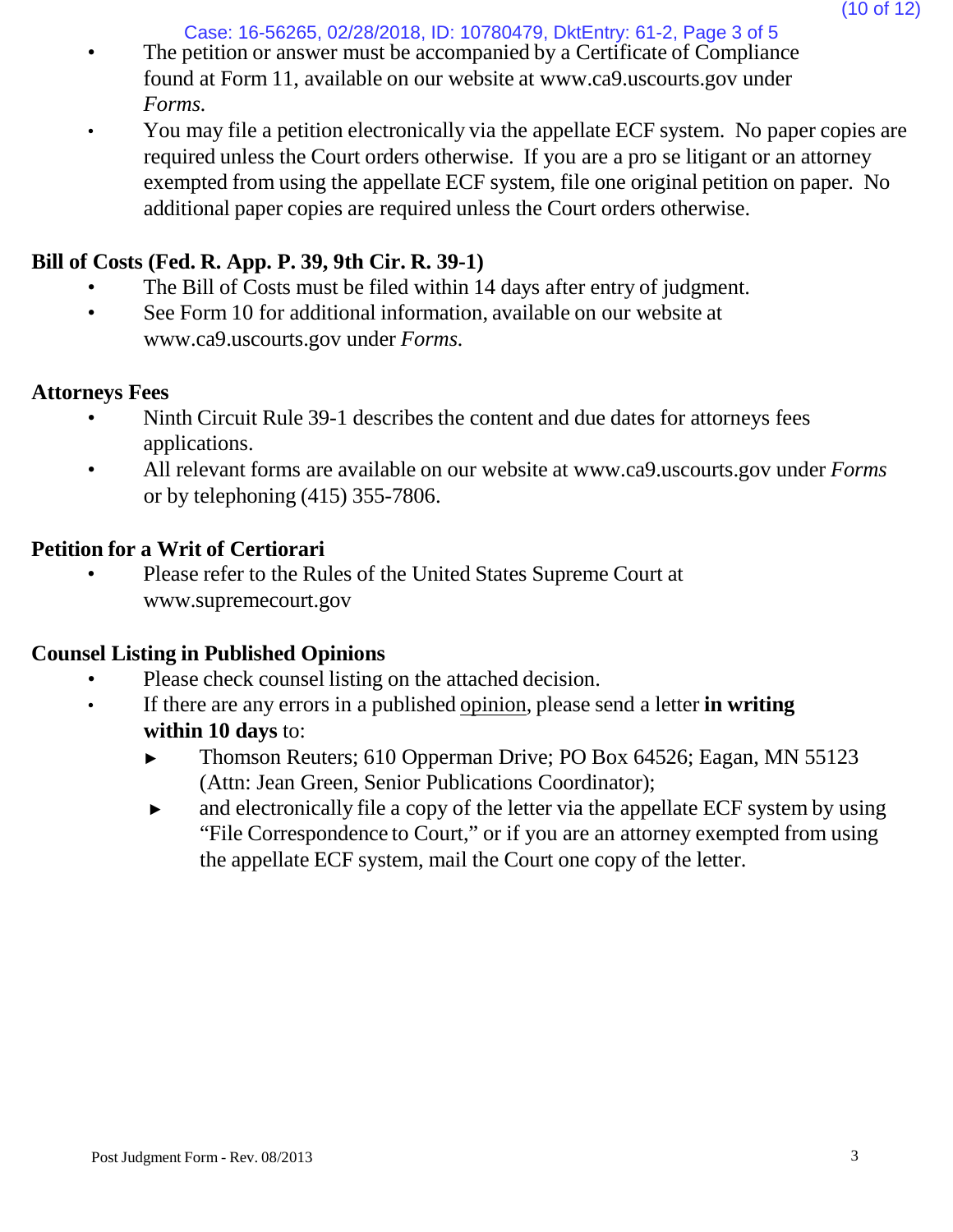### **United States Court of Appeals for the Ninth Circuit**

### **BILL OF COSTS**

This form is available as a fillable version at:

*<http://cdn.ca9.uscourts.gov/datastore/uploads/forms/Form%2010%20-%20Bill%20of%20Costs.pdf>*.

*Note*: If you wish to file a bill of costs, it MUST be submitted on this form and filed, with the clerk, with proof of service, within 14 days of the date of entry of judgment, and in accordance with 9th Circuit Rule 39-1. A late bill of costs must be accompanied by a motion showing good cause. Please refer to FRAP 39, 28 U.S.C. § 1920, and 9th Circuit Rule 39-1 when preparing your bill of costs.

|                                                            | $\mathbf{V}$<br>. . | 9th Cir. No. |  |
|------------------------------------------------------------|---------------------|--------------|--|
| The Clerk is requested to tax the following costs against: |                     |              |  |

| <b>Cost Taxable</b><br>under FRAP 39,<br>28 U.S.C. § 1920,<br>9th Cir. R. 39-1 | <b>REQUESTED</b><br>(Each Column Must Be Completed) |                   | <b>ALLOWED</b><br>(To Be Completed by the Clerk) |                             |                 |                   |                   |                             |
|--------------------------------------------------------------------------------|-----------------------------------------------------|-------------------|--------------------------------------------------|-----------------------------|-----------------|-------------------|-------------------|-----------------------------|
|                                                                                | No. of<br>Docs.                                     | Pages per<br>Doc. | Cost per<br>Page*                                | <b>TOTAL</b><br><b>COST</b> | No. of<br>Docs. | Pages per<br>Doc. | Cost per<br>Page* | <b>TOTAL</b><br><b>COST</b> |
| <b>Excerpt of Record</b>                                                       |                                                     |                   | \$                                               | \$                          |                 |                   | ll \$             | \$                          |
| <b>Opening Brief</b>                                                           |                                                     |                   | \$                                               | \$                          |                 |                   | ll \$             | \$                          |
| <b>Answering Brief</b>                                                         |                                                     |                   | \$                                               | $\mathcal{S}$               |                 |                   | ll \$             | \$                          |
| <b>Reply Brief</b>                                                             |                                                     |                   | \$                                               | $\sqrt{\ }$                 |                 |                   | ll \$             | \$                          |
| Other**                                                                        |                                                     |                   | \$                                               | $\sqrt{\frac{2}{5}}$        |                 |                   | ll \$             | \$                          |
|                                                                                |                                                     |                   | <b>TOTAL:</b>                                    | $\mathcal{S}$               |                 |                   | <b>TOTAL:</b>     | \$                          |

\* *Costs per page*: May not exceed .10 or actual cost, whichever is less. 9th Circuit Rule 39-1.

**\*\*** *Other*: Any other requests must be accompanied by a statement explaining why the item(s) should be taxed pursuant to 9th Circuit Rule 39-1. Additional items without such supporting statements will not be considered.

Attorneys' fees **cannot** be requested on this form.